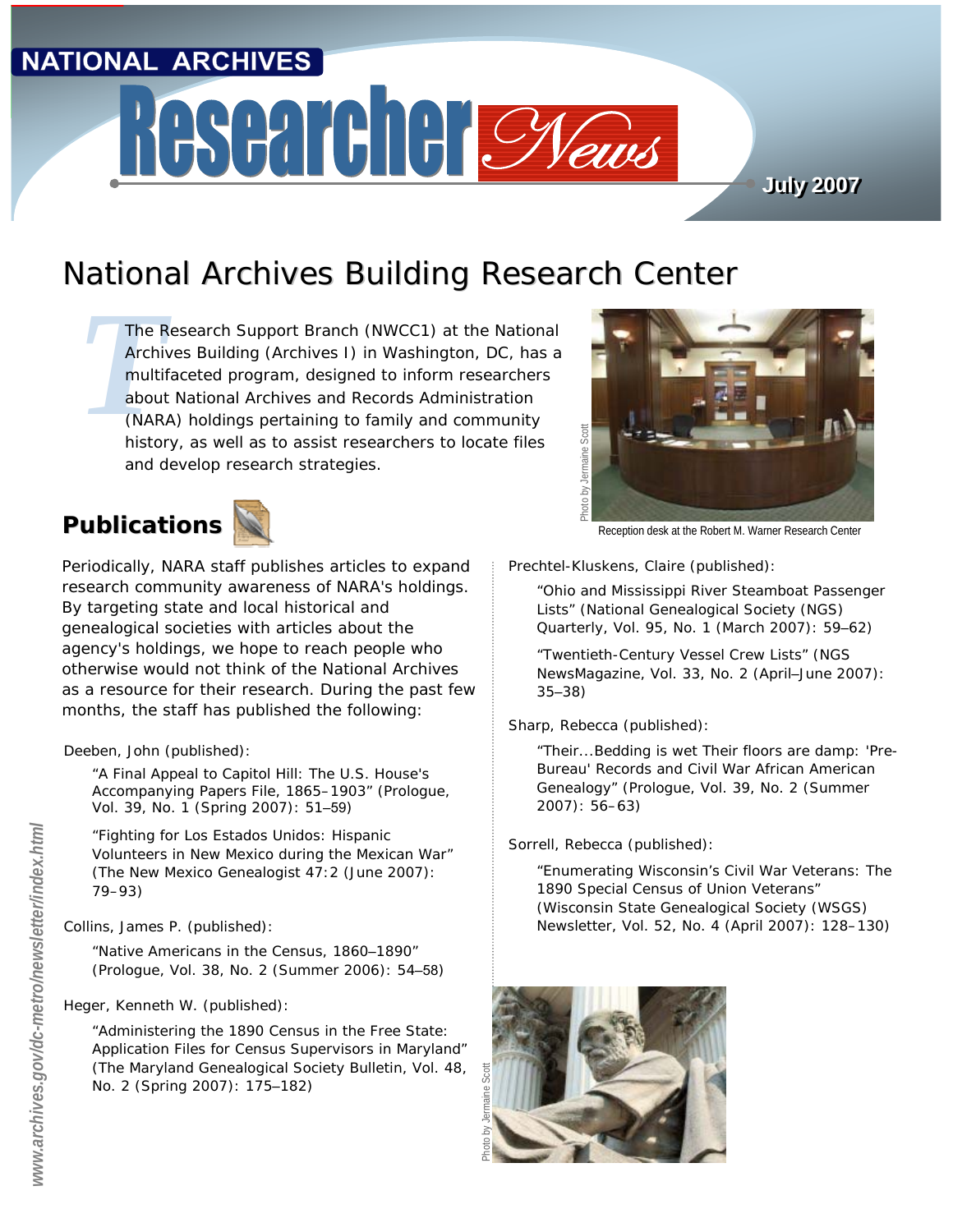## **Microfilm Publications**



Staff members continue to process accessioned microfilm that documents arrivals into the United States, turning this film into National Archives microfilm publications. During the last quarter, staff completed the following National Archives microfilm publications:

- M2097, *World War II Draft Cards (4th Registration) for the State of Illinois* (326 rolls). 35 mm. RG 147.
- A3406, *Nonstatistical Manifests and Statistical Index Cards of Aliens Arriving at El Paso, Texas, 1905–27* (129 rolls). 16mm. RG 85. Contains over 575,000 arrival records.

A3440, *Manifests of Alien Arrivals at Sweet Grass, Montana, August 1917–June 1954* (18 rolls). 16mm. RG 85. Contains over 106,000 arrival records.

**Researcher Syews** 

**July 2007** 

NATIONAL ARCHIVES

- A3445, *Land Border Entries and Passenger Lists of Vessels Arriving at Vancouver and Victoria, British Columbia, Canada, January 1894–February 1905* (7 rolls). 35mm. RG 85.
- M1994, *Compiled Military Service Records of Volunteer Union Soldiers Who Served With The United States Colored Troops: Infantry Organizations, 41st Through 46th* (113 rolls). 35mm. RG 94.

## **Reference Reports Reference Reports**

Staf<br>dire<br>text<br>docu<br>repo Staff members produce many one-page reference reports, directing researchers to NARA microfilm publications, textual records, NARA's web site, and printed government documents pertaining to numerous research topics. The reports are extremely useful for first-time researchers as a method to explain the types of records that are available for research, as well as for suggesting a research path that can be tailored to the individual's need.

Reports fall into several general categories, including Native Americans, African Americans, Asian Americans, residents of the District of Columbia, Military Service, Citizenship, Hispanics, Immigration, Census, and Civilian Federal Employees. Each category is color-coded for ease of reference.

During the last quarter, the staff completed ten new reference reports: three pertaining to Hispanics, one pertaining to Native Americans, five pertaining to Federal employees, and one concerning Foreign Agricultural Service records found at the National Archives facility in College Park, MD. Our newest reports are:

## **Hispanics (cream paper)**

- Select Records Relating to the Military Service of Hispanic Volunteers in the Old Indian Wars, 1835–55
- Select Records Relating to Military Service of Hispanic Volunteers in the Civil War, 1861-65
- Textual Records Relating to the Military Service of Volunteers from Puerto Rico in the U.S. Army: The Porto Rico Regiment of U.S. Volunteers, 1899-1901



Research room information desk at Archives I

## **Native Americans (lilac paper)**

• Finding Native American Employees of the Bureau of Indian Affairs in the Official Register of the United States, 1849–1925

## **Federal Employees (blue paper)**

- Select Government Publications Pertaining to the Lighthouse Service: The Annual Reports of the Lighthouse Board, 1852-1935
- Select Government Publications Pertaining to the Lighthouse Service: The American State Papers, 1793-1820
- Select Government Publications Pertaining to Life-Saving Service: The Annual Reports of the Life-Saving Service, 1871–1913
- Select Sources Relating to Life-Saving Service Employees, 1855–1913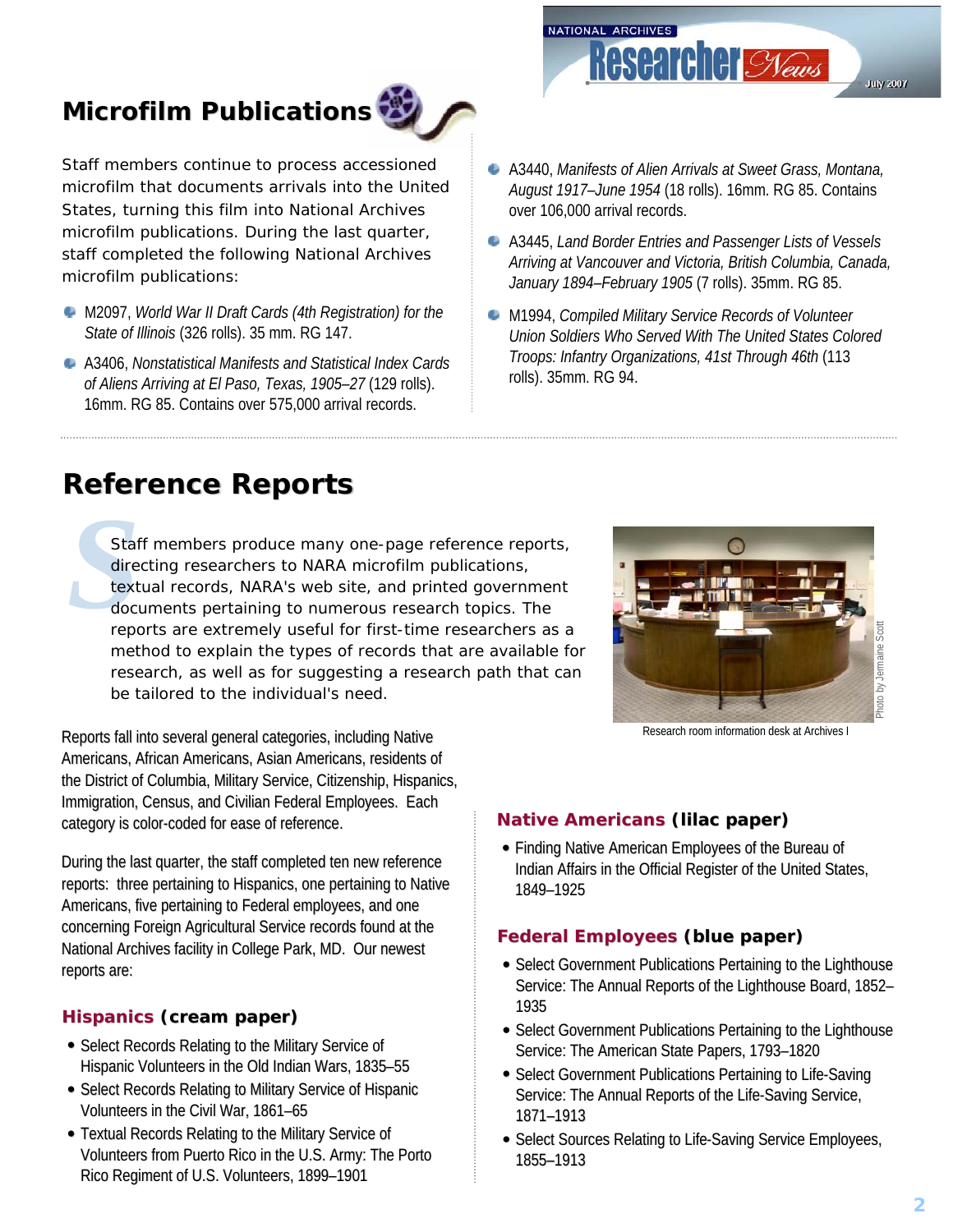

Reference Reports (cont.)

## **Federal Employees (blue paper)**

• Finding Employees of the Department of State in the Official Register of the United States, 1817–1925<sup>\*</sup>

**Finding the the** *Official Register Official Register*– The *Official Register Register*is **\*Note:**available at the Archives Library Information Center (ALIC) in the National Archives Building, Washington, DC. This set, however, is incomplete; early volumes from 1817 to 1830 are missing. Most U.S. Government depository libraries also carry sets of the *Official Register*, as well as many large universities and public libraries. Researchers may locate the nearest depository library by visiting *[www.gpoaccess.gov/libraries.html](http://www.gpoaccess.gov/libraries.html).* Some volumes of the Official Register (1883–93) are published as well in the U.S. Congressional Serial Set. See Serial Set volumes 2214–2215, 2410–2411, 2567–2568, 2764–2765, 2985–2986, and 3230–3231.

#### **Reference Report at the National Archives in College Park, MD (white paper)**

• Agricultural Attache Reports, 1904–84: Records of the Foreign Agricultural Service (RG 166)



Textual Records Information Desk at Archives I

## **Enhanced Finding Aids**

*This quarter staff prepared three enhanced finding aids: This quarter staff prepared three enhanced finding aids: This quarter staff prepared three enhanced finding aids:*

## **The Foreign Agricultural Service The Foreign Agricultural Service The Foreign Agricultural Service (RG 166) 166)**

- A **container list container list** for the Narrative Reports of Special for the Narrative Reports of Special Agents, Consular Officers, and Agricultural Attaches, 1971–84 (127 boxes)
- **Enhanced container lists for the Formerly Classified** Narrative Reports of Special Agents, Consular Officers, and Agricultural Attaches, 1966–70 (4 subseries, 180 boxes)
- A file title list for the Records of the Foreign Agricultural Service relating to Geneva Tariff Negotiations, 1949–56 (7 boxes) (7 boxes)

## **National Genealogical Society (NGS) Conference**

On May 17–18, 2007, Kenneth Heger, John Deeben, and Constance Potter of the Research Support Branch (NWCC1) attended the National Genealogical Society (NGS) Conference in Richmond, Virginia. For the first time, NGS designated a National Archives track; NARA staff presented lectures about NARA records housed in the National Archives Building in Washington, DC, and at the NARA facilities in College Park, Maryland; New York; Baltimore; and Philadelphia.

The following staff presented lectures in the NARA track:

- **Access to Archival Databases (AAD) and the Archives Research Catalog (ARC)** Lynn Goodsell (NWME) and Rebecca Warlow (NPOL)
- **Public Lands and Claims in the American State Papers and Civilian Conservation Corps Accident Reports and Civilian Conservation Accident Reports**  Kenneth Heger (NWCC1)
- **Stormy Weather: Weather Records in NARA Kenneth Heger** and Constance Potter (NWCC1)
- **The Denial of Citizenship in Baltimore, Philadelphia, and New York** Patrick Connelly (Philadelphia) and Dorothy Dougherty (New York)
- **Seamen's Protection Certificates, 1792-1869, and Senate Nominations, 1789-1946** John Deeben (NWCC1)
- **Civil War Tax Assessment Lists and Customs House Records** Patrick Connelly (Philadelphia)
- **Roundtable** After Constance Potter offered a few introductory statements, the rest of the speakers and David McMillen, Acting Director of Congressional Affairs, joined her to take questions from the floor. People asked questions about the records as well as the shift in staff from reference to processing.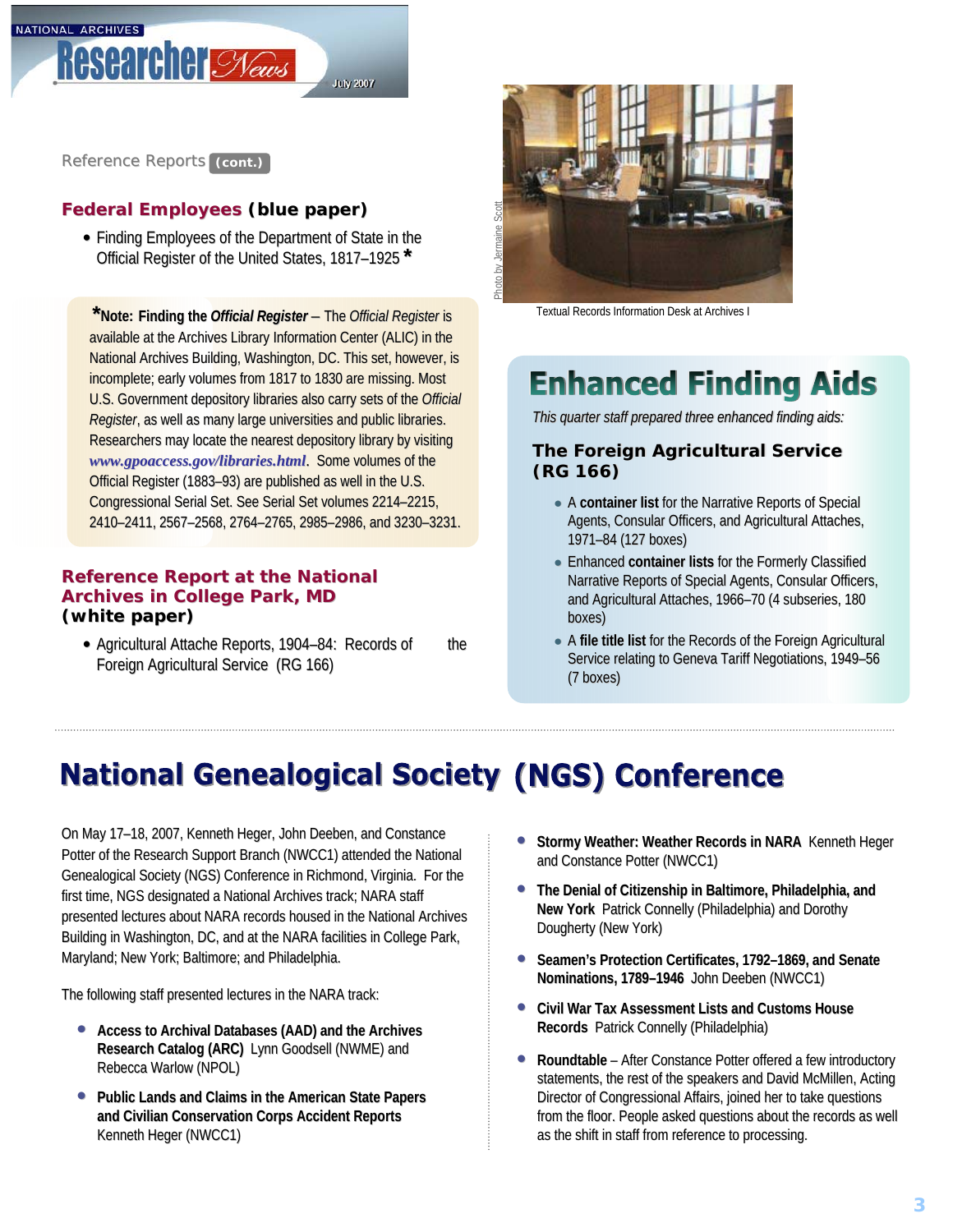**Researcher Syews** 

NATIONAL ARCHIVES

## **Microfilm Publications Available at Order Online!**

The National Archives announces several new The National Archives announces several new microfilm publications which are now available at microfilm publications which are now available at *https://eservices.archives.gov/orderonline/. <https://eservices.archives.gov/orderonline/>.*

**July 2007** 

- M1944, *Records of the American Commission for the*  •M1944, *Records of the American Commission for the rds American Commission for the Protection and Salvage of Artistic and Historical*  Protection and Salvage of Artistic and Historical<br>Monuments in War Areas (The Roberts Commission), *1943–46* [RG 239, 187 rolls] *1943–46*[RG 239, 187 rolls]
- A3380, *Microfilm Copies of Reports from the Mediterranean and European Theaters of Operations*  •A3380, *Microfilm Copies of Reports from the s Mediterranean and European Theaters of Operations an Theaters Operations Received from the Allied Military Government, 1943–46 Received from the Allied Received from the Allied Military Government, Military Government, 1943–46* [RG 239, 3 rolls]
- A3383, *Card File of Japanese Works, Collections, Sites*  •A3383, *Card File of Japanese File of Works, Collections, Sites Sites and Installations Requiring Protection, 1946* [RG 239, *and Inst Installations Requiring Protection, 1946 allations Requiring 1946* [RG 239, [RG 239, 9 rolls] 9rolls]

These microfilm publications were made available through the Holocaust-Era Assets Records Microfilming Project (HRP). Project (HRP). Project (HRP).



## **Self-service Document Scanner In Textual Research Room**

A new self-service document scanner is now available for public and staff use in Room 2000 at the National Archives in College Park, MD (Archives II). The "Knowledge Information Center" or KIC is capable of scanning documents up to 24 by 36 inches and produces output to any USB-compatible flash drive. Customers may use their own flash drives; if they do not have their own flash drives, they may purchase 1 gigabyte flash drives for \$25 each from the Cashier's Office on the Ground floor. In addition to the

Cashier's Office, the flash drives are being sold through the NARA e-Store at *[http://estore.archives.gov/ ://estore.archives.gov/](http://estore.archives.gov/)* (click on *Home and Office*). As an introductory offer, the Trust Fund is giving away a \$5copy card with the sale of each flash drive.

Currently, the cost per scan is  $$0.50;$ this is the same price as the Minolta book scanner. *Wewelcome special media researchers as well as textual records users to use the scanner.*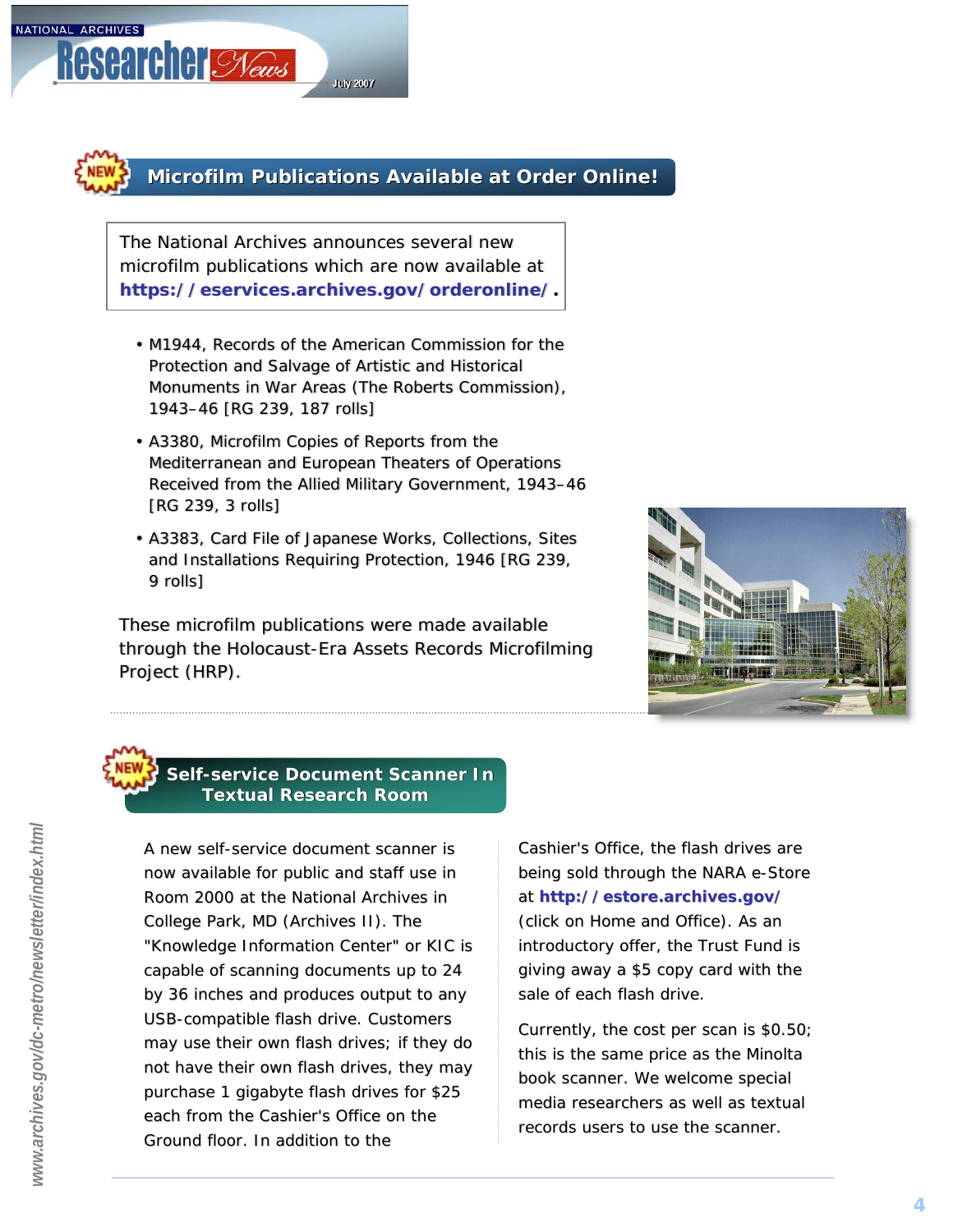NATIONAL ARCHIVES **Researcher Syews July 2007** 

## **Washington, DC, and College Park, MD Extended Research Hours in**



**Pull Time Schedule in Washington, DC, and College Park, MD**

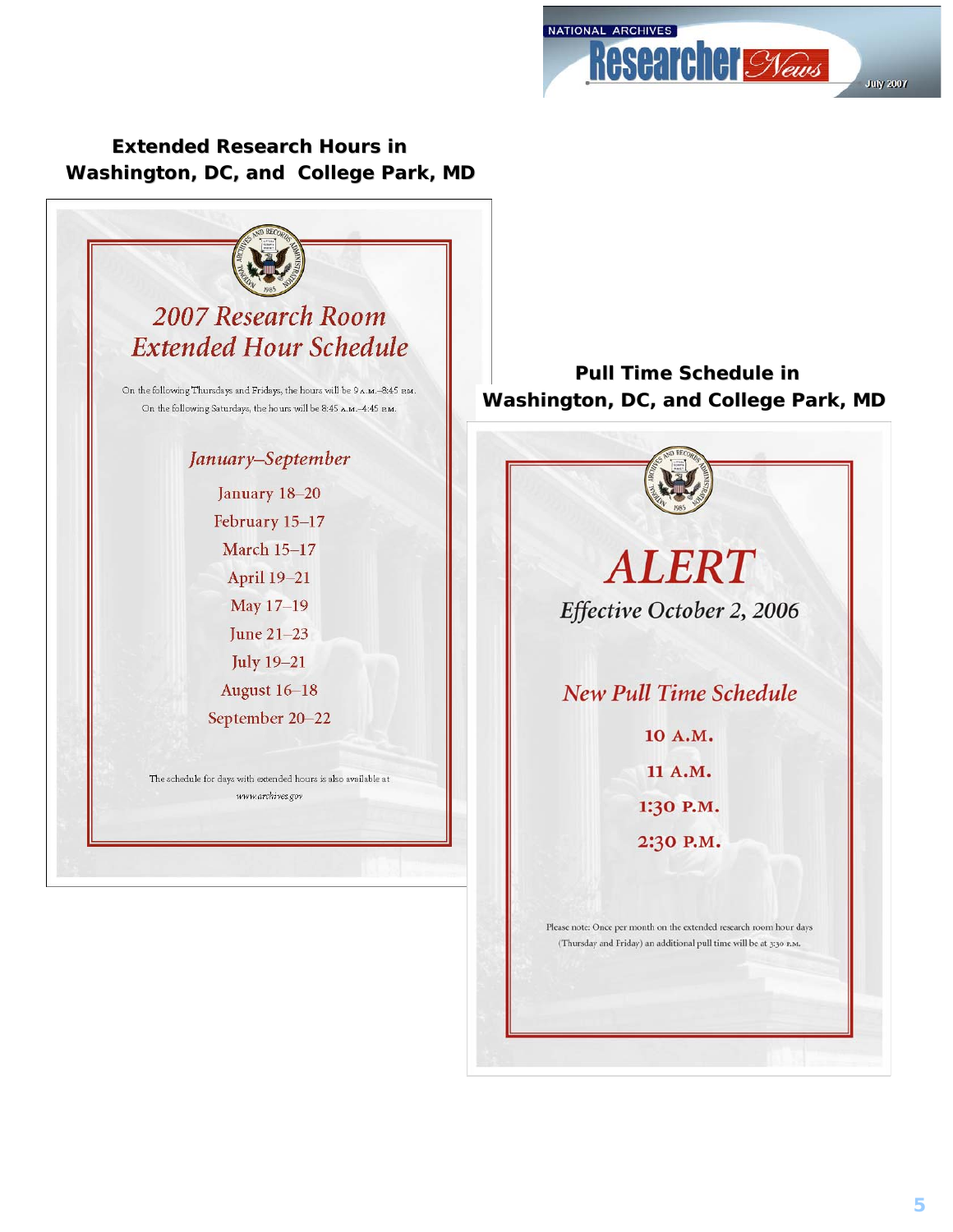## **Meet Our Staff**

# **Reginald Washington**



Reginald Washington is the African American Genealogy Subject Specialist American Genealogy Subject Specialist with the Research Support Branch (NWCC1) at the National Archives Building in Washington, DC. Reginald lectures frequently on NARA's holdings relating to African American genealogy; and over the past 12 years has spoken at the conferences of the Afro-American Historical and Genealogical Society, the National Genealogical Society, the Federation of Genealogical Societies, the National Institute on Genealogical Research, the Institute of Genealogy and Historical Research, and numerous local genealogy societies and clubs. His articles have appeared in several genealogical journals and magazines, *including Prologue, Ancestry, and the Negro History Bulletin*. He served for more than five years as a member of the Editorial Advisory Board of the *National Genealogical Quarterly Genealogical Quarterly*.

Before joining the staff of NWCC1 in 1990, Reginald served as a reference archivist in the Center for Legislative Archives (NWL), where he provided expert research service on the records of the committees of Congress. Prior to joining NWL, Reginald worked as an archives technician in the Records archives technician in the Records Declassification Division at Suitland. Maryland. Reginald began his career at NARA as a National Archives volunteer.

In October 2000, Reginald gave congressional testimony in support of The Freedmen's Bureau Preservation Act of 2000. This act authorized \$ 3 million for the preservation of more than 1,000 linear feet of field office records of the Freedmen's Bureau. The Freedmen's Preservation Project involved staff from a number of NARA units, and included volunteers, students, archivists, archives specialists, archives technicians, conservators, editors, and microfilm camera operators. This fiveyear initiative, completed in Fall 2006, resulted in the reproduction of more than one million images of Freedmen's Bureau field office records on more than a thousand rolls of microfilm. The Genealogical Society of microfilm. The Genealogical Utah has started a project to digitize and index the microfilmed records. The records will eventually be placed on the Internet.





Reginald speaks to genealogists on records at the National Archives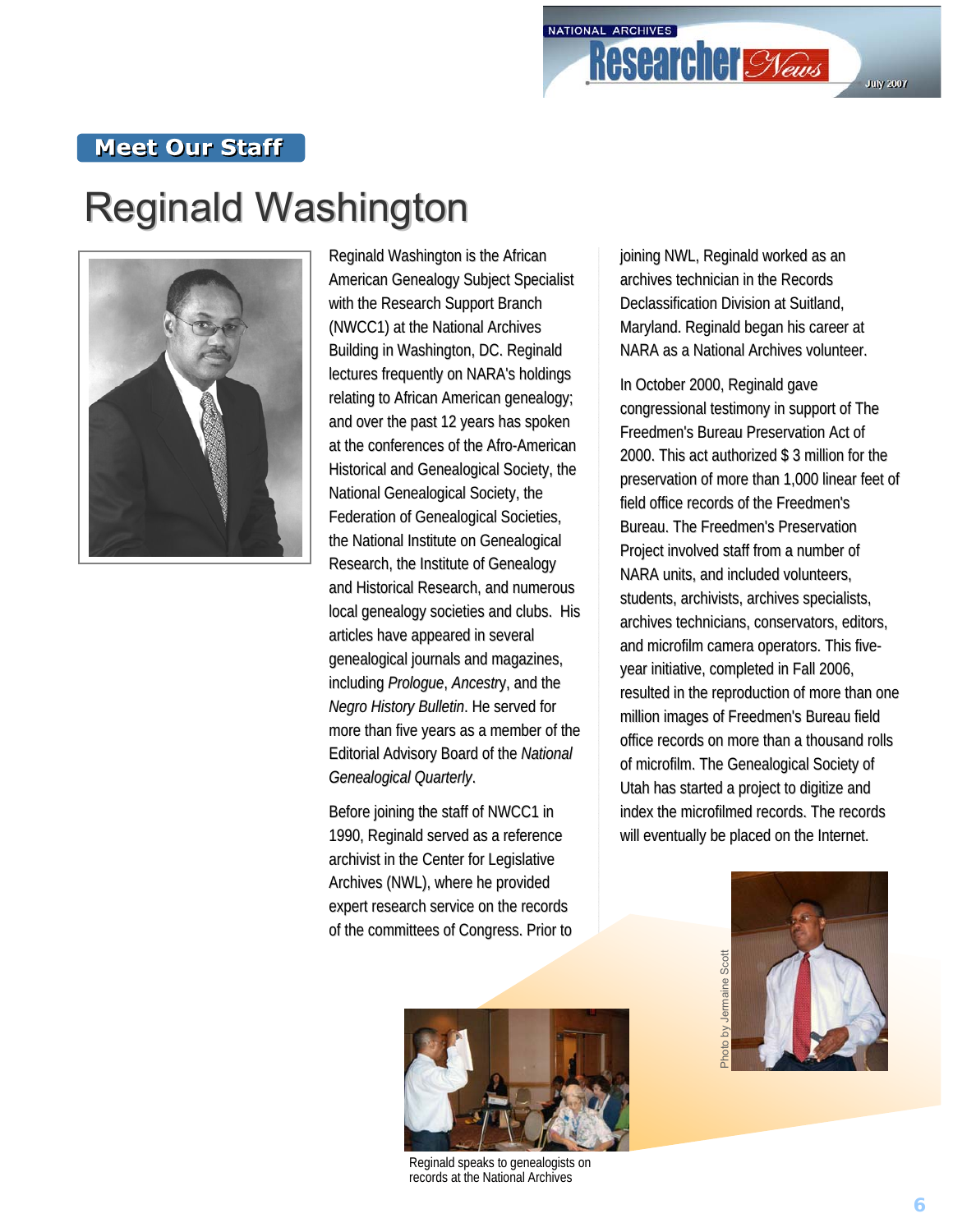## **July 2007**

# **Know Your Records**

the **Know Your Records** program. The initial program offered weekly lectures and monthly genealogy workshops to staff, volunteers, and the public. Featured speakers described NARA's records; explained how and where to locate the records; and demonstrated how to use the records for research.

In fall 2004, the National Archives and Records Administration (NARA) introduced<br>
monothly genealogy workshops to staff, volunteers, and the public. Featured<br>
speakers described NARA's records; explained how and where to l reco<br> **Curr**<br> **deliv**<br>
on T<br>
at 70<br>
DC, **Currently, each one-hour lecture is hour lecture is delivered twice within the same week** – on Tuesdays at the National Archives Building at 700 Pennsylvania Avenue NW, Washington, DC, and on Thursdays, at the National Archives at College Park located at 8601 Adelphi Road, College Park, MD. Most of these sessions are videotaped and made available for interlibrary loan through NARA libraries and our regional facilities throughout the United States. Some, but not all of the

#### genealogy workshops are offered on genealogy workshops are offered on genealogy Saturdays.

Saturdays.<br>In addition to providing opportunities for staff, volunteers, and researchers to learn about NARA's records through lectures and about NARA's records through lectures and records through lectures and genealogy workshops, we offer symposia, the annual genealogy fair, quarterly editions of **Researcher News**, and the monthly From **the Records Book Group** discussions. *For book group news, see page 12. For book group news, see page 12. For book group news, see page 12.*

## Last quarter's events included:

## **• Annual Genealogy Fair**

## *Buried Biography: Bring ' 'Em Back to Life Back*



The National Archives and Records Administration (NARA) hosted its third<br>annual Genealogy Fair on Wednesday, April 11, 2007. This year's theme, annual Genealogy Fair on Wednesday, April 11, 2007. This year's theme, **Buried Biography: Bring 'Em Back to Life** focused on Federal records located at the National Archives that relate to genealogy and cannot be researched online. Speakers from NARA's Washington, DC, and Philadelphia offices encouraged family historians to visit all NARA sites to explore their family history. Speakers also related how discovering these sometimes obscure records can aid researchers in writing family histories and biographies. Topics addressed included immigration, naturalization, weather as it affects families and communities, black emigration, NARA weather as it affects families and communities, black emigration, NARA<br>regional records, and family histories. Over 400 people attended. Next **year's fair will be held on Wednesday, April 23, 2008**. **year's fair will be held on Wednesday, April 23, 2008**.



Genealogy tutorial information table "Help! I'm Stuck" table

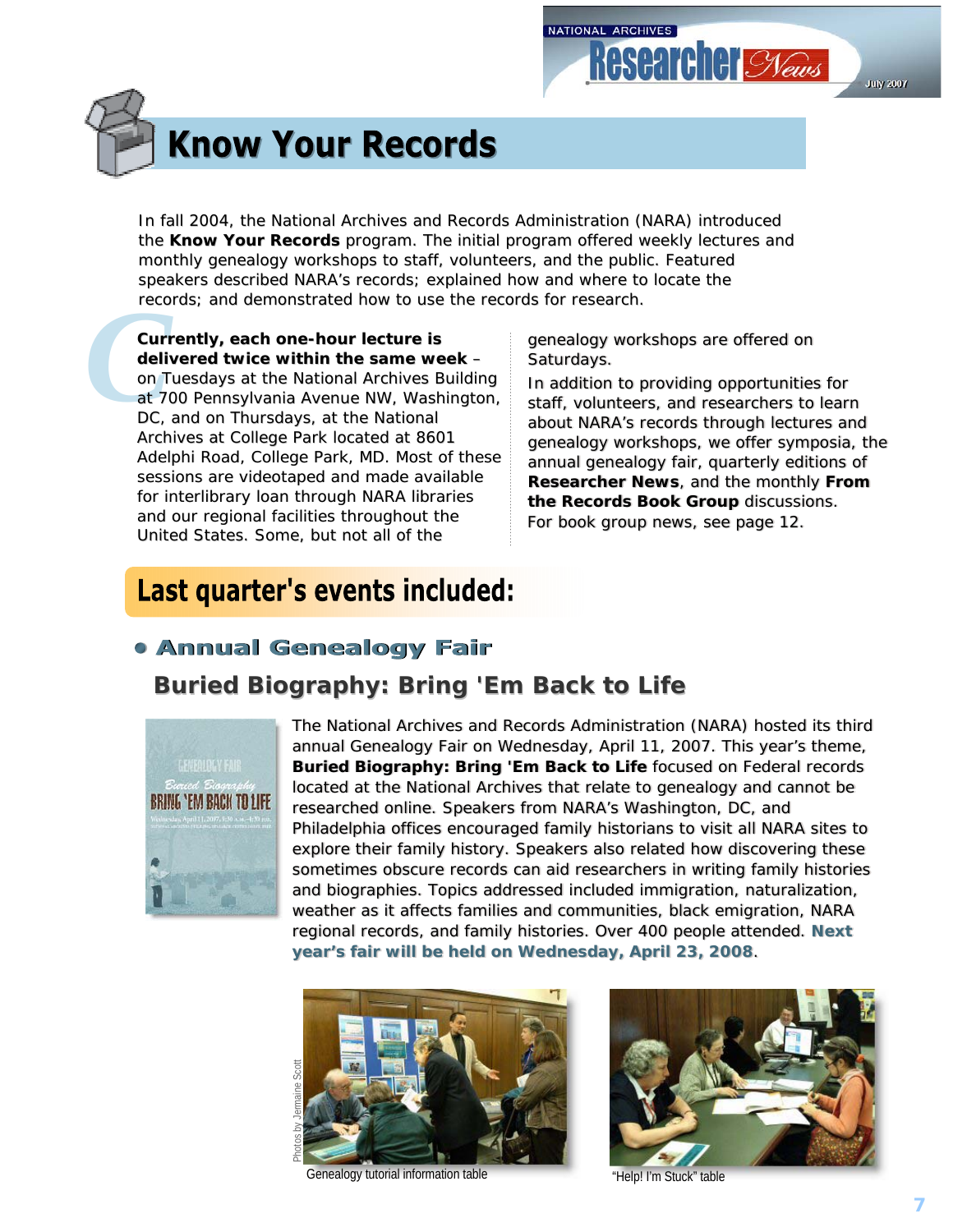



## Last quarter's events included: (CODIt.)

## **• Genealogy Workshop**

## **An Introduction to Genealogy: An African American An Introduction to Genealogy: An African American Perspective Perspective**

On May 19, 2007, over 100 people attended this workshop presented by Deborah Daniels, *American Legacy* magazine, and Reginald Washington, NARA staff archivist. The speakers offered basic genealogical research NARA staff archivist. The speakers offered basic genealogical research techniques and discussed the use of oral history, pedigree charts, family group sheets, and other resources, including Federal, state, and local records available for African American family research. Next year's workshop will be held on Saturday, May 17, 2008.

## **• Lectures**

- **Freedom of Information Act (FOIA) and Privacy Act Privacy**
- **The Electronic Records Archives Program: A Progress Report A Progress Report**
- **Mexican War Records at the National Archives Archives Archives**
- **Records of the U.S. Coast Guard Relating to Legal Matters, 1909–41 to Legal Matters, 1909–41**
- **Records Relating to the Battle of Midway**
- **The Nixon Tapes**



**The Nixon Tapes The Nixon Tapes The State of Audio Contract of Audio Contract of Audio John Powers discusses the over 950 reels of audio Contract of Audio Contract of Audio Contract of Audio Contract of Audio Contract** tapes from the Nixon administration historical material tapes from the Nixon administration historical material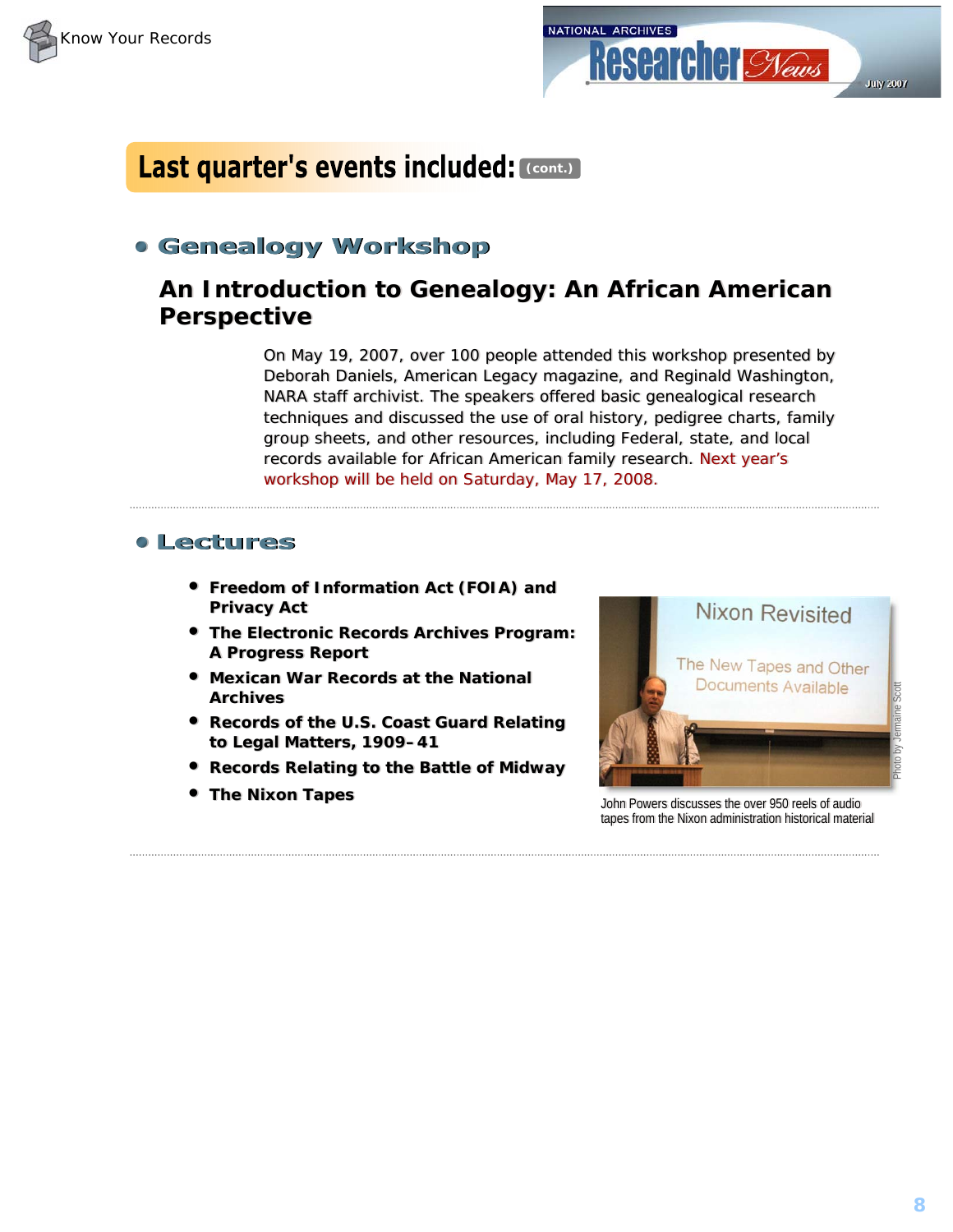

î

We publicize our offerings in NARA's *Calendar of Events* at *www.archives.gov [www.archives.gov/calendar/](http://www.archives.gov/calendar/) /calendar/* and on our web page at *www.archives.gov [www.archives.gov/dc-metro/know-your-records/](http://www.archives.gov/dc-metro/know-your-records/) records/* See this quarter's schedule below.

## **Upcoming events:**

## **JULY–SEPTEMBER 2007**

There will be no Know Your Records lectures or genealogy workshops in July and August. Join us in September to celebrate **National** Hispanic Heritage Month. We will be offering the following sessions:

## **Genealogy Workshops**

**Example 19th Century through Military and Census Records.** John P. Deeben and Constance Potter of NARA's Research Support Branch will give a workshop on Hispanics in the Southwest in the 19th century. Mr. Deeben will focus on service, regimental, and pension records for Hispanic volunteers from New Mexico, Arizona, and Texas during the Civil War, and also demonstrate ties to these soldiers and the 1890 veterans' census. Ms. Potter will cover both population and non-population census schedules for the same states. Wednesday, September 26, 2007. **9:30–11:30 a.m.** Jefferson Room. Enter on Constitution Avenue at the Special Events entrance.

Reservations are required, and a fee of \$20 is payable by cash or check at the door. Call 202-357-5333.

**C** Who's on Your Family Tree? Beginning Your Family Genealogy. How can you get started on your family genealogy? Marie Varrelman Melchiori, CG, CGL, of *Melchiori Research Services, L.L.C.*, will take a look at home, local, county, and federal sources, as well as what might be on the Internet. She will also discuss how to organize and document what has been found. *Friday, September 28, 2007.* **10:15 a.m.–12:30 p.m.** Jefferson Room. Enter on Constitution Avenue at the Special Events entrance.

Reservations are required, and a fee of \$20 is payable by cash or check at the door. Call 202-357-5333.

## **Lectures** #8<sup>9</sup>

**Footnotes.** Jeffery Hartley, NARA Librarian, will discuss how the National  $\blacksquare$ Archives and *Footnote.com* are working as partners to bring unprecedented access to selections of the Archives' vast holdings. This lecture will focus on what is currently available and how to access and use *Footnote.com. Tuesday*, *September 4, 2007*, at 11 a.m., in Room G-24, Research Center, National Archives Building. Enter on Pennsylvania Avenue.

(This lecture will be repeated at the National Archives at College Park, MD, in Lecture Room B, on *Thursday, September 6, 2007*, at 11 a.m.)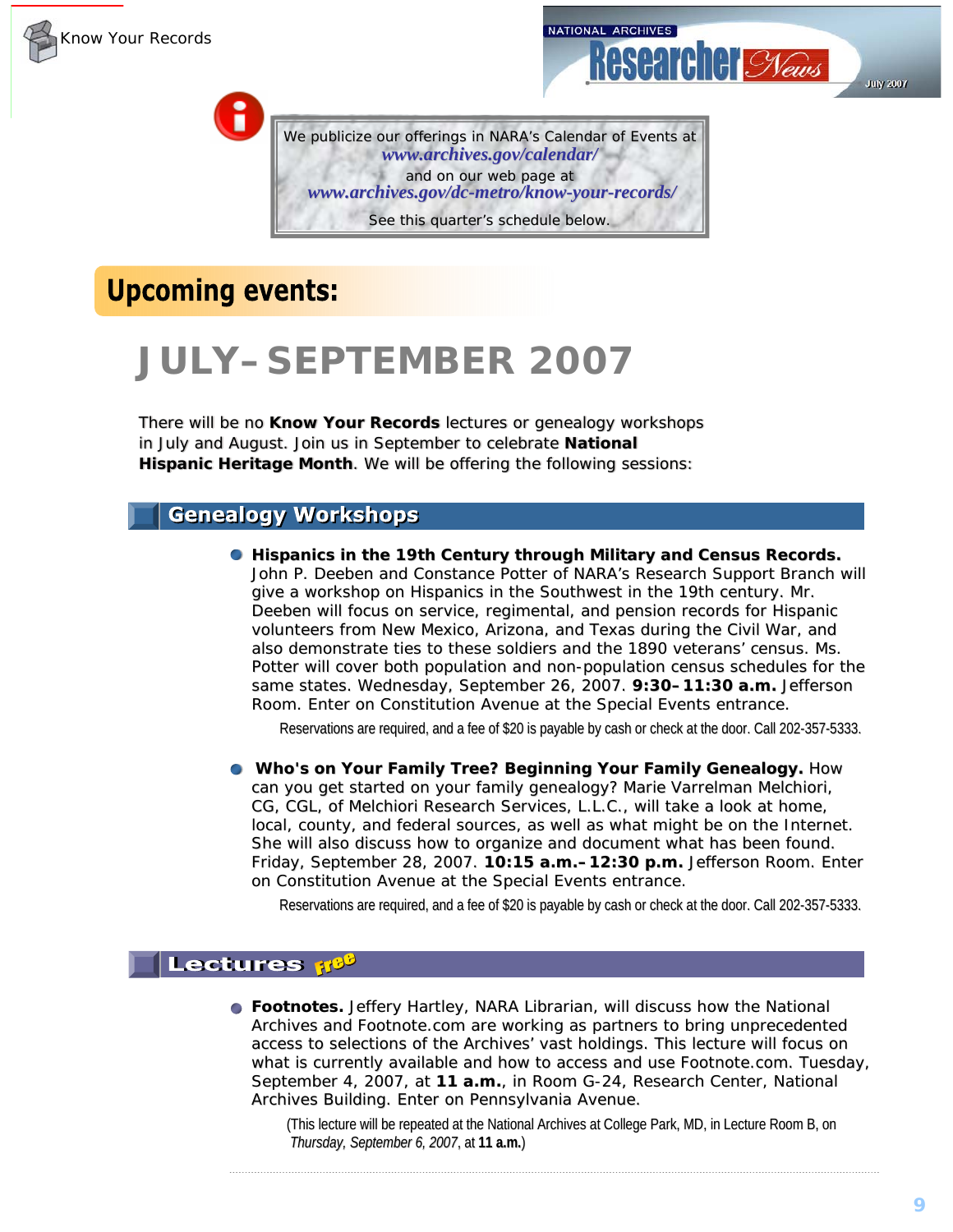## Lectures (cont.)

**Early Chinese/Asian Immigration History: Records of the National ly Chinese/Asian Immigration History: Records of the Archives Pacific Region (San Francisco). Bill Greene, NARA-Pacific** Region Archives, will focus on the 250,000 archival immigration case files and related records in NARA–Pacific Region (San Francisco), which document Chinese/Asian immigration history during the Chinese Exclusion Acts period, 1880s–1940s. *Tuesday, September 11, 2007*, at **11 a.m. 11 a.m.**, at the National , Archives in College Park, MD, Lecture Room D.

(This lecture will be repeated on *Thursday, September 13, 2007*, at 9:30 a.m., in Room G-24, Research Center, National Archives Building. Enter on Pennsylvania Avenue.)

**Mexican Border Crossings.** Claire Kluskens will present a session on Mexican border crossing records that document the arrival of immigrants to the United States at the U.S.–Mexico border. In addition to permanent arrivals, the records also include persons who came to the United States temporarily for reasons such as short-term employment, business, or shopping trips. Mexicans make up the majority of the arrivals, but Europeans, Chinese, and Japanese are also listed. Thursday, September 13, 2007, at 11 a.m., in Room G-24, Research Center, National Archives Building. Enter on Pennsylvania Avenue.

(**NOTE: One session only: : One session** *Thursday, Sep Thursday, September 13, 2007 tember 13,* , at **11 a.m. 11** , in Room G-24, Resea 24, Research Center, National Archives Building)

**• Hispanic Volunteers in the Antebellum U.S. Army.** John Deeben will discuss available service records and other documentation for Hispanics who served in the U.S. Army from 1835 to 1855. Many of these volunteers fought in the Second Seminole War, the Mexican War, and the Apache and Navajo wars of the 1850s. *Tuesday, September 18, 2007*, at **11 a.m.**, in Room G-24, Research Center, National Archives Building. Enter on Pennsylvania Avenue.

(This lecture will be repeated at the National Archives in College Park, MD, in Lecture Room B, on *Thursday, September 20, 2007*, at **11 a.m.**)

**• Hispanic-Related Films from the National Archives. Nancy Fortna will** present and lead a discussion on a variety of film clips, illustrating Hispanic population, culture, activities, and families in the early to mid-20th century. *Friday, September 21, 2007*, at 11 a.m., in Room G-24, Research Center, National Archives Building. Enter on Pennsylvania Avenue.

(NOTE: One session only**.** )

**O** Documenting Community, Politics, and the Economy in Puerto Rico: **[R](http://www.archives.gov/dc-metro/newsletter/index.html)ecords of Records of the Bureau of Insular Affairs, and the Office of Terr the Affairs, and the Office Territories, 1898-1950.** Kenneth W. Heger will provide an overview of the records the Federal Government created to administer Puerto Rico, focusing on their value to local historians. This presentation will provide an overview of the administrative records of the two agencies that administered Puerto Rico. *Tuesday, September 25, 2007*, at 11 a.m., in Room G-24, Research Center, National Archives Building. Enter on Pennsylvania Avenue.

(This lecture will be repeated at the National Archives at College Park, MD, in Lecture Room B, on *Thursday, September 27, 2007*, at **11 a.m.**)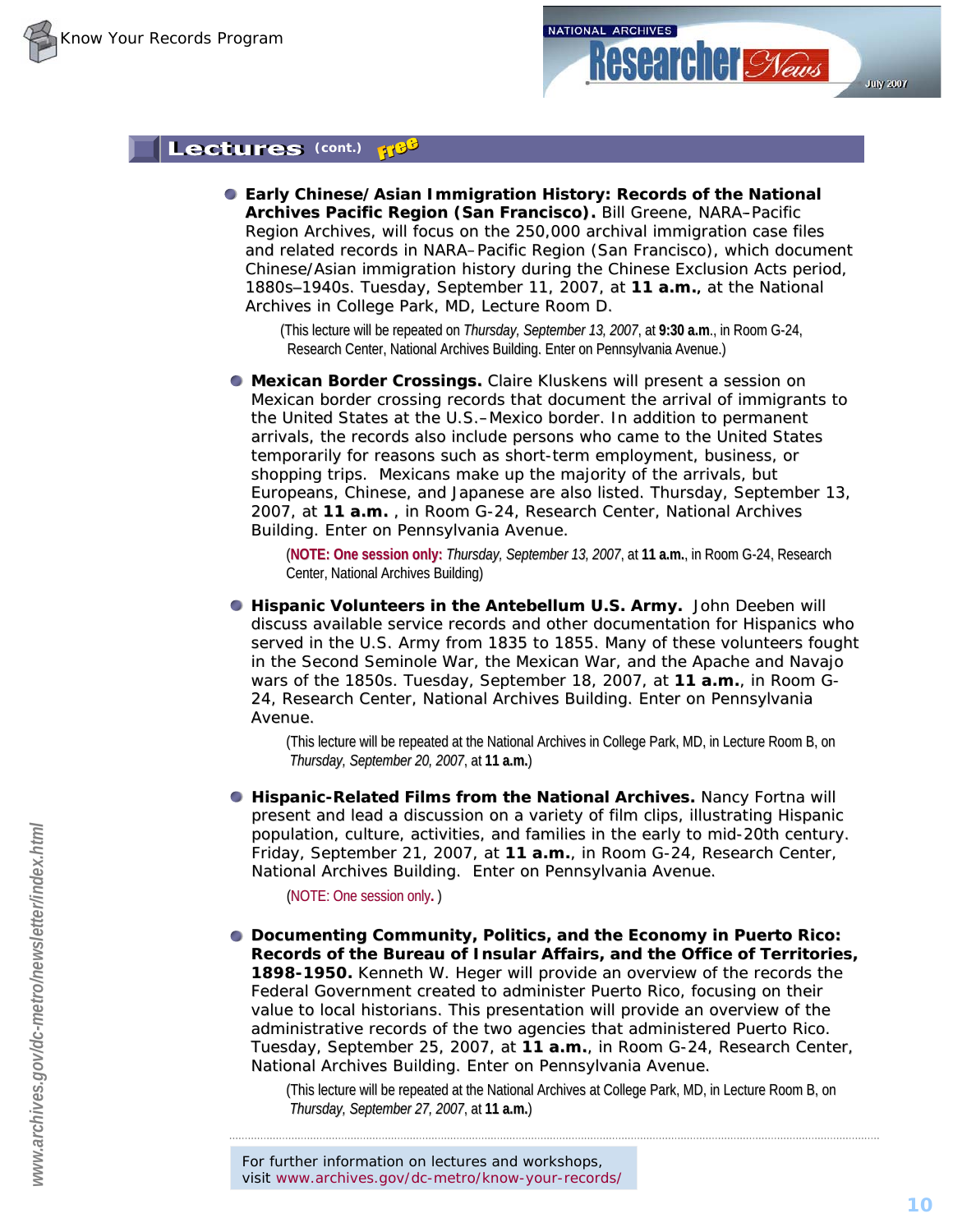



ALIC has begun to identify and collect dissertations and theses that were written using NARA records, or that relate to the holdings on archival science. The first few of these were catalogued and processed this month and may be viewed by contacting the Library reference desk :



**Archives Library Information Desk at Archives I**

- Anthony, Denise. *Beyond description: an exploration of experienced* archivists' knowledge and searching skills. CD971 .A58 2006 Archives II
- Baar, K. Kevyne. *Investigating Broadway: the House Committee on Un-American Activities meets members American Activities meets members of the New York theatre community at the Foley Square Courthouse, August 15 –18, 1955. 18, 1955.* PN1590.B5 B33 2006 PN1590.B5 B33 2006 Archives II
- Kent, Cynthia V. *Rethinking archival appraisal: macroappraisal as a technology for cities. technology for cities.* CD973.A77 K46 2005 Archives II
- Linker, Beth. For life and limb: the reconstruction of a nation and its *disabled soldiers in World War I America. World War America.* UB363 .L56 2006 Archives II
- Oberle, Clara Magdalena. City in transit: ruins, railways, and the search *for order in Postwar Berlin (1945 –48).* DD881 .O24 2006 Archives II
- Qureshi, Lubna Zakia. *Nixon, Kissinger, and Allende: a study of U.S. involvement in the 1973 coup in Chile. involvement in coup in Chile.* F3100 .Q84 2006 Archives I
- Smith, Steven L. The reluctant sorority: stories of American wives of *prisoners of prisoners of war and missing in action, 1965 war and missing in action, 1965 –73: lessons in exercising 73: lessons in exercising*  leadership in the absence of power. JX5141 .S65 2006 Archives II
- Trauschweizer, Ingo Wolfgang. Creating deterrence for limited war: the *U.S. Army and the defense of West Germany, 1953 –82.* UA710 .T73 2006 Archives II
- Whorley, Tywanna Marie. *The Tuskegee Syphilis Study: access and The Tuskegee Syphilis Study: access and control over controversial records. control over*  CD3023 .W46 2006 Archives II

*Donations from any researchers who have extra copies of their doctoral dissertations or masters' copies of doctoral dissertations or theses that are based in some part on records held by theses that are based in some part on records held by NARA are welcome. NARA Please contact Jeffery Hartley at Jeffery Hartley at [jeffery.hartley@nara.gov](mailto:jeffery.hartley@nara.gov) or at 301 -837 France Scotting*<br> *-1795.*<br> *-1795.*<br> *-1795.*<br> *-1795.*<br> *-73: It*<br> *-73: It*<br> *-73: It*<br> *-73: It*<br> *-73: It*<br> *-73: It*<br> *-73: It*<br>
 -73: *It*<br>
 -73: *It*<br>
 -73: *It*<br>
 -73: *It*<br>
 -73: *It*<br>
 -73: *It*<br>
 -73: *It*<br>
 -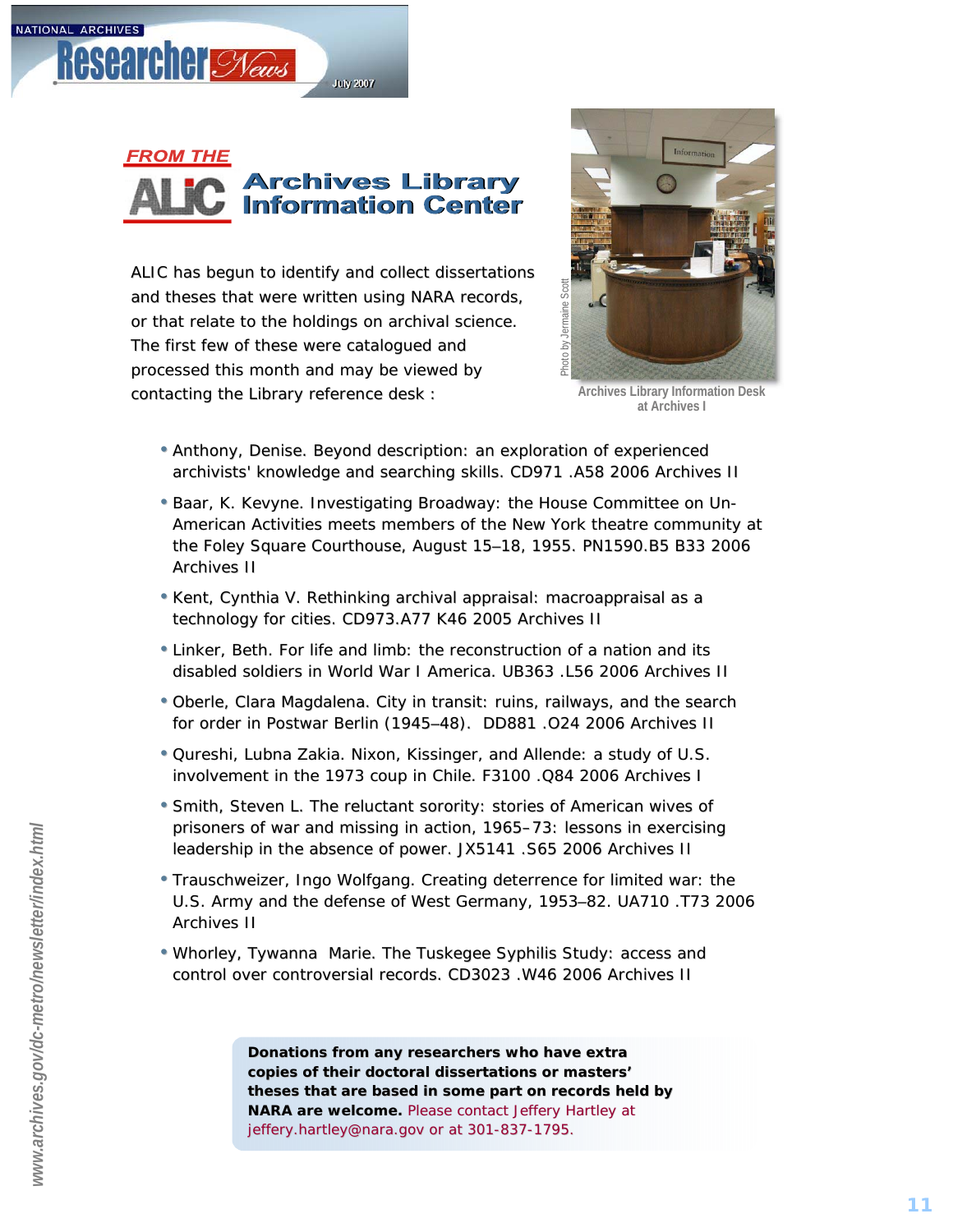

# **From The Records Book Group**

The Know Your Records Program launched its monthly book group in September 2006. **The From the Records Book Group The From the Records Book Group meets at noon, usually on the third Wednesday of each month, in room meets at usually on the third Wednesday of each month, in room** 

#### **G-24 of the Research Center at 24 of the Research Center at the National the National Archives Building, Washington, DC. Non-fiction** books are chosen because of their direct relationship to the NARA records. This free *discussion is open to NARA staff and the public. discussion is open to NARA staff and the public.*

**Please check the Archives Shop (202-357-5271)**  for book availability and a 15% discount for book **group participants. group participants.**

## **Upcoming Book Group Meetings:**

#### **July–August – No Book Group**

#### **September 26, 2007**





*The Archeologist was a Spy: Sylvanus G. Morley and the Office of Naval Intelligence, regional and the Office of Naval Intelligence,*  $\overline{a}$ by Charles H. Harris III and Louis R. Sadler

During the First World War, the German submarine forces were a serious threat to allied victory. If the Germans had been able to construct a secret base in some remote corner of Central America, the potential damage to shipping would have been immense. In order to avoid this happening, the Office of Naval Intelligence recruited archaeologists who spent most of the war years journeying through the Central American jungles and rivers in search of ancient ruins and preparing detailed reports on the potential for German exploitation of the remote sites. This book describes Morley's travels in Mexico, Nicaragua, El Salvador, Guatemala, and Honduras and illustrates examples of cartoonist John Held's excellent cartography. The authors also write about other academic recruits to naval intelligence and their contributions in Central America.

**October 17, 2007**



*The Secret in Building 26: the Untold Story of America's Ultra War Against the U-boat Enigma Codes, by Jim DeBrosse and Colin Burke* 

Much has been written about the success of the British "Ultra" program in cracking the Germans' Enigma code early in World War II, but few know what happened in 1942, when the Germans added a fourth rotor to the machine that created the already challenging naval code and plunged Allied intelligence into darkness. Joe Desch, an engineer at the National Cash Register Company in Dayton, Ohio, was tasked with creating a machine to break the new Enigma settings. It was an enterprise that rivaled the Manhattan Project for secrecy and complexity—and nearly drove Desch to a breakdown. Under enormous pressure, he succeeded in creating a 5,000-pound electromechanical monster known as the Desch Bombe, which helped turn the tide in the Battle of the Atlantic—but not before a disgruntled co-worker attempted to leak information about the machine to the Nazis.